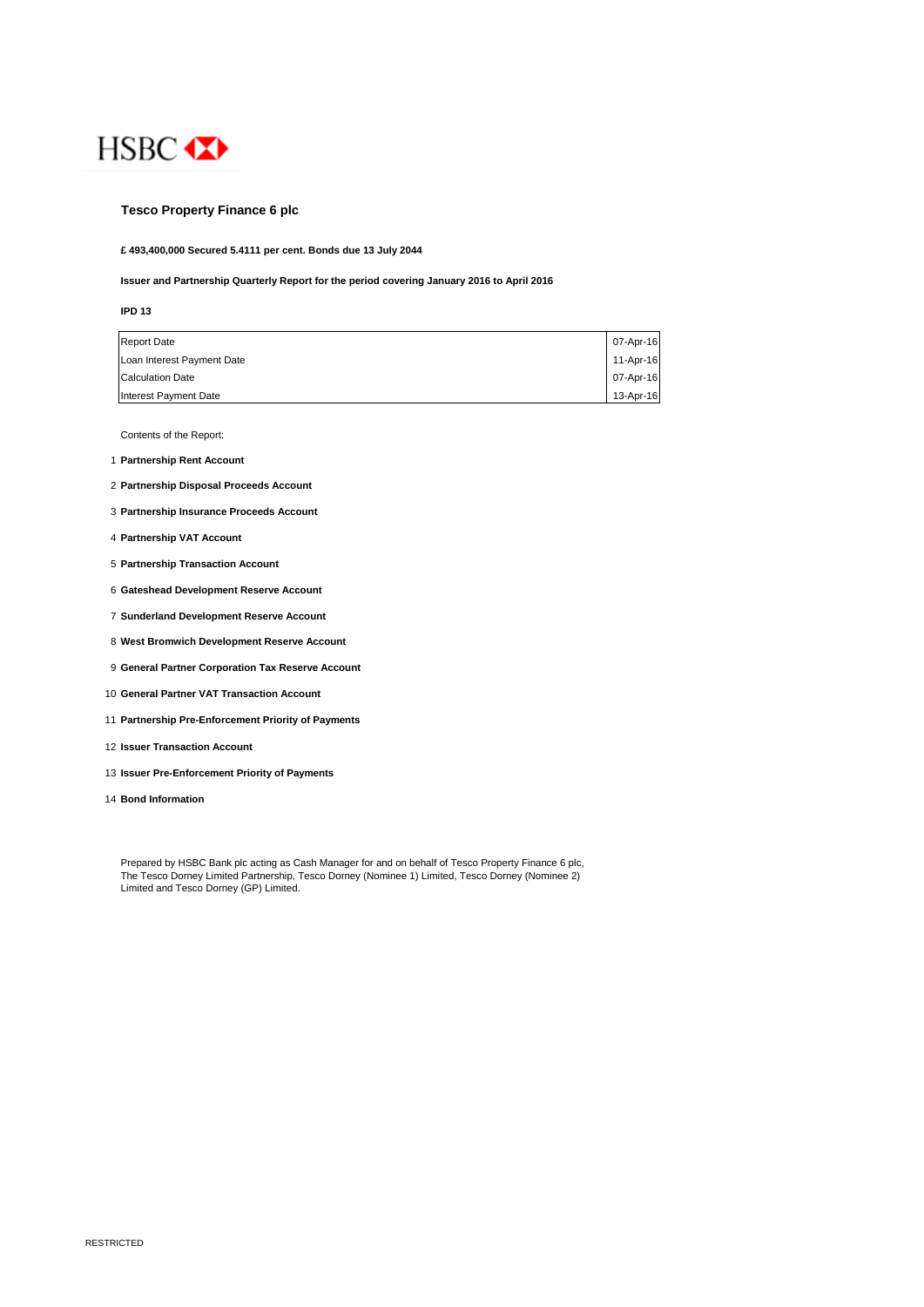|             | 4. Partnership VAT Account 73763511 |  |
|-------------|-------------------------------------|--|
|             |                                     |  |
|             | Opening Balance                     |  |
| <b>DATE</b> | <b>ENTRY DETAILS</b>                |  |

27-Jan-16 HMRC 1,187,698.99 Dr 23-Mar-16 Tesco 1,058,009.27 Cr newspaper and the control of the control of the control of the control of the control of the control of the control of the control of the control of the control of the control of the control of the control of the control o

Opening Balance 8,099.70 Cr DATE ENTRY DETAILS AMOUNT (£) Cr/Dr

01-Feb-16 Credit Interest 193.93 Cr<br>01-Mar-16 Credit Interest<br>24-Mar-16 Tesco Rent 6.99 Credit Interest 193.93 Cr

01-Apr-16 Credit Interest 174.98 Cr 11-Apr-16 Tesco Rent 1,320,859.68 Cr 11-Apr-16 To Partnership Transaction Account 6,610,905.89 Dr

Closing Balance 8,469.60 Cr

### **Partnership Transaction Account 737635**

**1. Partnership Rent Account 73763809**

**2. Partnership Disposal Proceeds** 

|             | <b>Opening Balance</b>    | 346,768,03 Cr       |
|-------------|---------------------------|---------------------|
| <b>DATE</b> | <b>ENTRY DETAILS</b>      | AMOUNT (£)<br>Cr/Dr |
| 16-Feb-16   | <b>HMRC Shipley</b>       | 48,016.00 Dr        |
| 06-Apr-16   | Credit Interest           | 353.59 Cr           |
| 11-Apr-16   | <b>Transfer from Rent</b> | 6,610,905.89 Cr     |
| 11-Apr-16   | <b>Trustee Fee</b>        | 1,500.00 Dr         |
| 11-Apr-16   | Ongoing Fee               | 60,317.00 Dr        |
| 11-Apr-16   | Expenses                  | 27,062.20 Dr        |
| 11-Apr-16   | Partnership Swap payment  | 1,267,413.90 Cr     |
| 11-Apr-16   | Partnership Debt          | 7,738,812.92 Dr     |
| 11-Apr-16   | Spen Hill                 | 265.697.46 Dr       |
|             | <b>Closing Balance</b>    | 84.035.83 Cr        |

# **Expense Reserve Ledger - Max GBP 500,000.00**

|             | Opening Balance        |               | 0.00          |       |
|-------------|------------------------|---------------|---------------|-------|
| <b>DATE</b> | <b>ENTRY DETAILS</b>   |               | AMOUNT (£)    | Cr/Dr |
|             |                        |               |               |       |
|             |                        | Date          |               |       |
|             |                        | $12$ -Jan-15  | 500,000.00 Cr |       |
|             |                        | 10-Apr-15     | 148,278.74 Dr |       |
|             |                        | 10-Jul-15     | 104,041.36 Cr |       |
|             |                        | 12-Oct-15     | 158,510.11 Dr |       |
|             |                        | $11 - Jan-16$ | 49,515.54 Cr  |       |
|             |                        | 11-Apr-16     | 262,732.20 Dr |       |
|             | <b>Closing Balance</b> |               | 84,035.85 Cr  |       |

## **6. Gateshead Development Reserve Account 7376379**

|             | Opening Balance                                                                     | 4,727,201.87 Cr                     |       |
|-------------|-------------------------------------------------------------------------------------|-------------------------------------|-------|
| <b>DATE</b> | <b>ENTRY DETAILS</b>                                                                | AMOUNT (£)                          | Cr/Dr |
|             | 01-Feb-16 Credit Interest<br>01-Mar-16 Credit Interest<br>01-Apr-16 Credit Interest | 543.95 Cr<br>563.44 Cr<br>602.37 Cr |       |
|             | Closing Balance                                                                     | 4,728,911.63 Cr                     |       |

1,393,474.88 Cr<br>UNT (£) Cr/Dr

AMOUNT (£)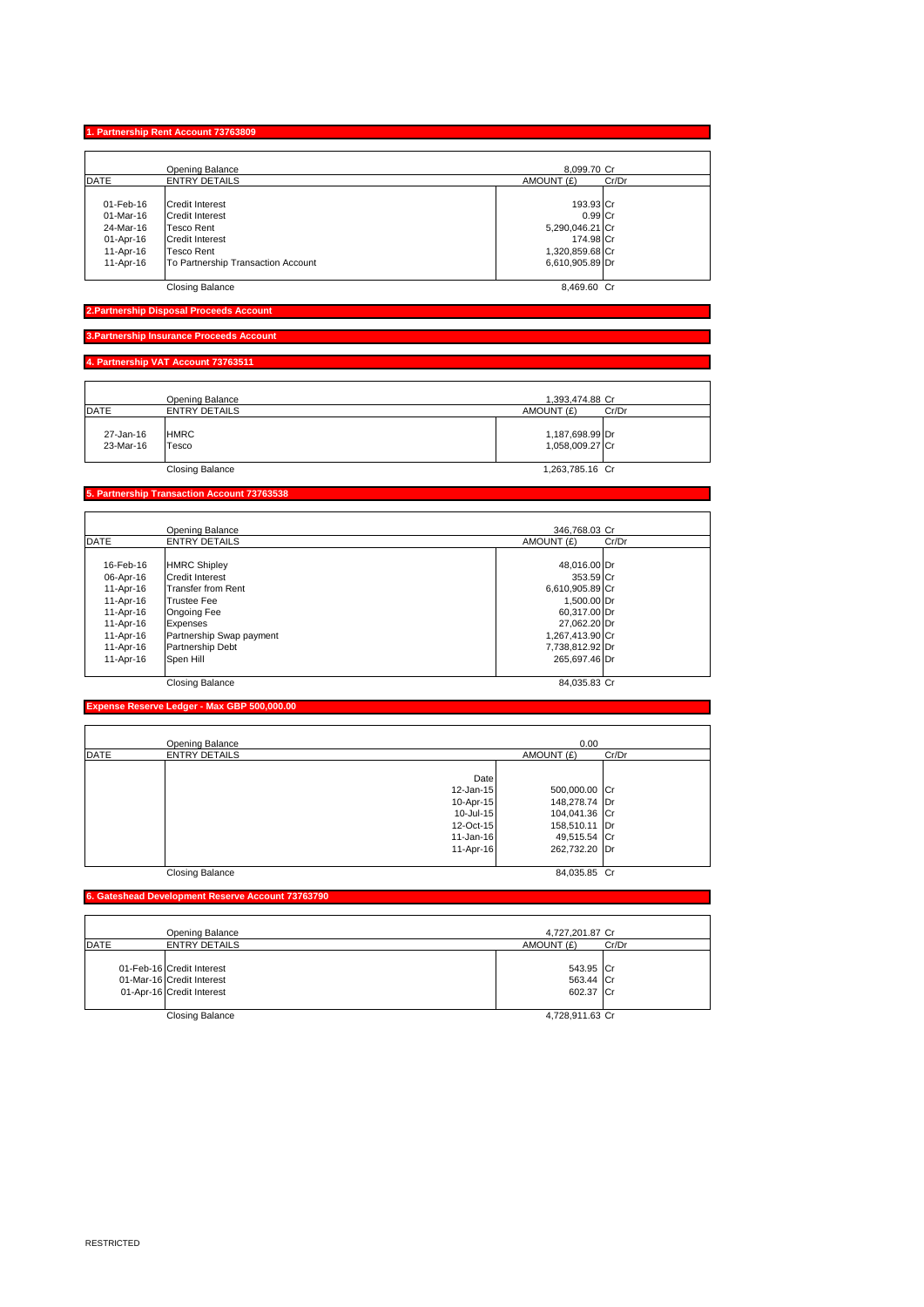|             | 7. Sunderland Development Reserve Account 73763782                                  |                                  |       |
|-------------|-------------------------------------------------------------------------------------|----------------------------------|-------|
|             | Opening Balance                                                                     | 597,346.51 Cr                    |       |
| <b>DATE</b> | <b>ENTRY DETAILS</b>                                                                | AMOUNT (£)                       | Cr/Dr |
|             | 01-Feb-16 Credit Interest<br>01-Mar-16 Credit Interest<br>01-Apr-16 Credit Interest | 68.73 Cr<br>71.20 Cr<br>76.12 Cr |       |
|             | <b>Closing Balance</b>                                                              | 597.562.56 Cr                    |       |

# **8. West Bromwich Development Reserve Account 73763774**

|             | Opening Balance                                                                     | 1.505.545.06 Cr                     |       |
|-------------|-------------------------------------------------------------------------------------|-------------------------------------|-------|
| <b>DATE</b> | <b>ENTRY DETAILS</b>                                                                | AMOUNT (£)                          | Cr/Dr |
|             | 01-Feb-16 Credit Interest<br>01-Mar-16 Credit Interest<br>01-Apr-16 Credit Interest | 173.24 Cr<br>179.45 Cr<br>191.85 Cr |       |
|             | Closing Balance                                                                     | 1,506,089.60 Cr                     |       |

### **9. General Partner Corporation Tax Reserve Account 73763597**

### **10. General Partner Vat Transaction Account 73763589**

## **11. Partnership Pre-Enforcement Priority of Payments**

|           |                                                                                                               | <b>Funds Paid Out of</b> | <b>Funds Received into</b> |
|-----------|---------------------------------------------------------------------------------------------------------------|--------------------------|----------------------------|
| Date      |                                                                                                               | account (£)              | account (£)                |
| 11-Apr-16 |                                                                                                               |                          |                            |
|           | <b>Partnership Available Funds</b>                                                                            |                          |                            |
|           |                                                                                                               |                          |                            |
|           | a Rental Income                                                                                               |                          | 6,610,905.89               |
|           | b Funds from Issuer under Partnership Swaps                                                                   |                          | 5,771,234.00               |
|           | c From Partnership VAT Account                                                                                |                          |                            |
|           | d From Partnership Disposal Proceeds Account                                                                  |                          |                            |
|           | e From Partnership Insurance Proceeds Account                                                                 |                          |                            |
|           | f Interest received by the Partnership Accounts and Rent Account                                              |                          | 353.59                     |
|           | g Eligible Investment Earnings by Partnership                                                                 |                          |                            |
|           | h Advance under Partnership Expenses Facility                                                                 |                          |                            |
|           | i Net proceeds of a CPO Disposal or a Mortgage Property                                                       |                          |                            |
|           | From 3rd anniversay of Closing, funds from Subordinated Loan Reserve Ledger                                   |                          |                            |
|           | k Net proceeds of a disposal of a Mortgage Property                                                           |                          |                            |
|           | Any other sums standing to the credit of the Partnership Transaction Ac<br>Partnership Expense Reserve Ledger |                          | 269,561.74                 |
|           | Interest Reserve Ledger                                                                                       |                          |                            |
|           |                                                                                                               |                          |                            |
|           |                                                                                                               |                          |                            |
|           |                                                                                                               |                          |                            |
|           | <b>Partnership Pre-Enforcement Priority of Payments</b>                                                       |                          |                            |
|           | a Partnership Security Trustee Fees                                                                           | 1,500.00                 |                            |
|           |                                                                                                               |                          |                            |
|           | b Issuer Security Trustee Fee, Bond Trustee, operating expenses of the Issuer                                 | 54,317.00                |                            |
|           | (Ongoing Partnership Facility Fee)                                                                            |                          |                            |
|           | c Partnership Operating Expenses excluding GP UK Tax                                                          | 75,078.20                |                            |
|           | d Partnership Operator Fee                                                                                    |                          |                            |
|           | d Property Advisor Fee (Annual 40K)                                                                           |                          |                            |
|           | d Nominees Corporate Services Provider Fee                                                                    |                          |                            |
|           | d Nominees Holdco Corporate Services Provider Fee                                                             |                          |                            |
|           | d Nominees Side Letter payments                                                                               |                          |                            |
|           | d Nominees Holdco Side Letter payments                                                                        |                          |                            |
|           | d Account Bank Fee                                                                                            |                          |                            |
|           | d Cash Manager Fee                                                                                            |                          |                            |
| d         |                                                                                                               |                          |                            |
|           |                                                                                                               |                          |                            |
|           | d Issuer Account Bank, PPA CM, CSP Fee (Ongoing Partnership Facility Fee)                                     | 5,250.00                 |                            |
|           | d Headlease payment                                                                                           |                          |                            |
|           | e Partnership Expenses Ledger payment (RPI Indexed)<br>f Partnership Debt Interest                            | 6,829.54<br>6,620,234.92 |                            |
|           | f Partnership Swap payment                                                                                    | 4,503,820.10             |                            |
|           | Partnership Debt Principal                                                                                    | 1,118,578.00             |                            |
|           | Issuer Partnership Swap Termination Amount (Ongoing Partnership Facility                                      |                          |                            |
|           | h Fee)                                                                                                        | 750.00                   |                            |
|           | Property Pool Manager Fee (reserved)                                                                          | 265,697.46               |                            |
|           | j Partnership Swap Termination Amount                                                                         |                          |                            |
|           | k Partnership Expenses Ledger payment                                                                         |                          |                            |
|           | Alteration Adjustment Rent                                                                                    |                          |                            |
|           | m Substitution Adjustment Rent                                                                                |                          |                            |
|           | n Credited to Subordinated Loan Reserve Ledger                                                                |                          |                            |
|           | o Payments to the Subordinated Loan Facility Provider                                                         |                          |                            |
|           | p Partnership Distribution Account                                                                            |                          |                            |
|           | Totals                                                                                                        | 12,652,055.22            | 12,652,055.22              |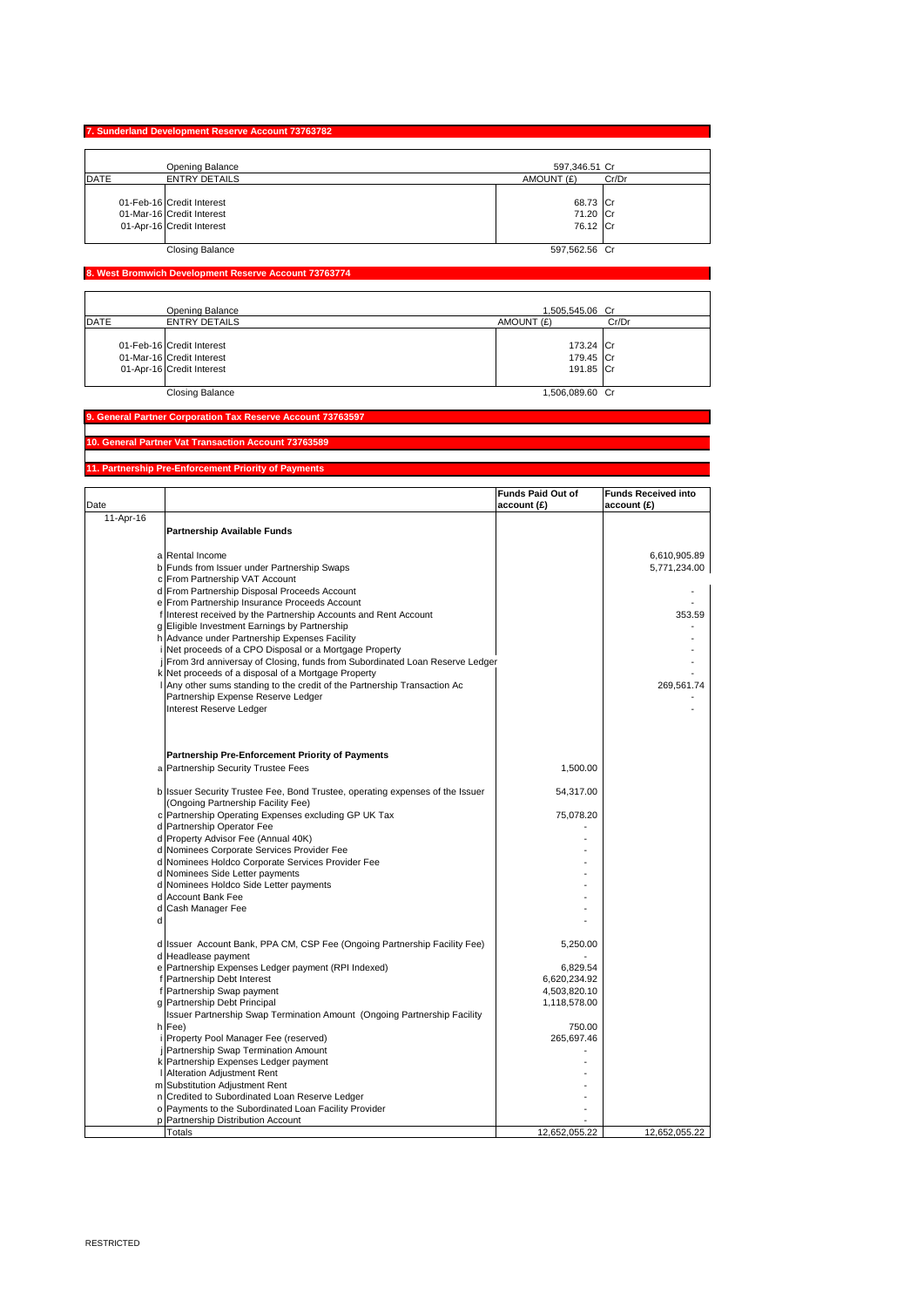| 12. Issuer Transaction Account 73771516 |  |
|-----------------------------------------|--|
|-----------------------------------------|--|

|           | Opening Balance        | 22.489.15 Cr        |
|-----------|------------------------|---------------------|
| DATE      | <b>ENTRY DETAILS</b>   | AMOUNT (£)<br>Cr/Dr |
| 01-Feb-16 | Credit interest        | 67.12 Cr            |
| 01-Mar-16 | <b>Credit interest</b> | 2.69 Cr             |
| 01-Apr-16 | <b>Credit interest</b> | 2.87 Cr             |
| 13-Apr-16 | <b>Swaps Receipts</b>  | 10,275,054.10 Cr    |
| 13-Apr-16 | Swap Pays              | 10,275,054.10 Dr    |
| 13-Apr-16 | Partnership Debt       | 7,799,129.92 Cr     |
| 13-Apr-16 | Expenses               | 59,567.00 Dr        |
| 13-Apr-16 | <b>Notes</b>           | 7.738.812.92 Dr     |
|           | <b>Closing Balance</b> | 23.311.83 Cr        |

## **13. Issuer Pre-Enforcement Priority of Payments**

|           |                                                        | <b>Funds Paid Out of</b> | <b>Funds Received into</b> |
|-----------|--------------------------------------------------------|--------------------------|----------------------------|
| Date      |                                                        | account (£)              | account(E)                 |
| 13-Apr-16 |                                                        |                          |                            |
|           | <b>Issuer Available Funds</b>                          |                          |                            |
|           | a Funds due to Issuer under Partnership Swap Agreement |                          | 4,503,820.10               |
|           | b Amounts due to Issuer in respect of Partnership Loan |                          | 7,799,129.92               |
|           | c Any amount due to Issuer under Issuer Swap Agreement |                          | 5,771,234.00               |
|           | d Interest Received by Issuer on Transaction Account   |                          | 72.68                      |
|           | e Eigible Investment Earnings                          |                          |                            |
|           |                                                        |                          |                            |
|           |                                                        |                          |                            |
|           | <b>Issuer Pre-Enforcement Priority of Payments</b>     |                          |                            |
|           | a Bond Trustee Fee                                     | 1.200.00                 |                            |
|           | a Issuer Security Trustee Fee                          | 1.500.00                 |                            |
|           | b Issuer Operating Expenses                            | 51,617.00                |                            |
|           | Tax                                                    |                          |                            |
|           | c Issuer/Issuer Holdco Corporate Services Provider Fee |                          |                            |
|           | c Paying Agent Fee                                     | 500.00                   |                            |
|           | c Account Bank Fee                                     | 1,000.00                 |                            |
|           | c Cash Manager Fee                                     | 3.750.00                 |                            |
|           | d Bond Interest                                        | 6,620,234.92             |                            |
|           | d Bond Principal                                       | 1,118,578.00             |                            |
|           | d Issuer Swap Provider                                 | 4,503,820.10             |                            |
|           | d Partnership Swap payment                             | 5,771,234.00             |                            |
|           | e Issuer Profit                                        | 750.00                   |                            |
|           | f Swap Subordinated Amounts                            |                          |                            |
|           | g Issuer Partnership Swap Termination Amount           |                          |                            |
|           | h Issuer Transaction Account                           | 72.68                    |                            |
|           |                                                        |                          |                            |
|           | <b>Totals</b>                                          | 18,074,256.70            | 18,074,256.70              |